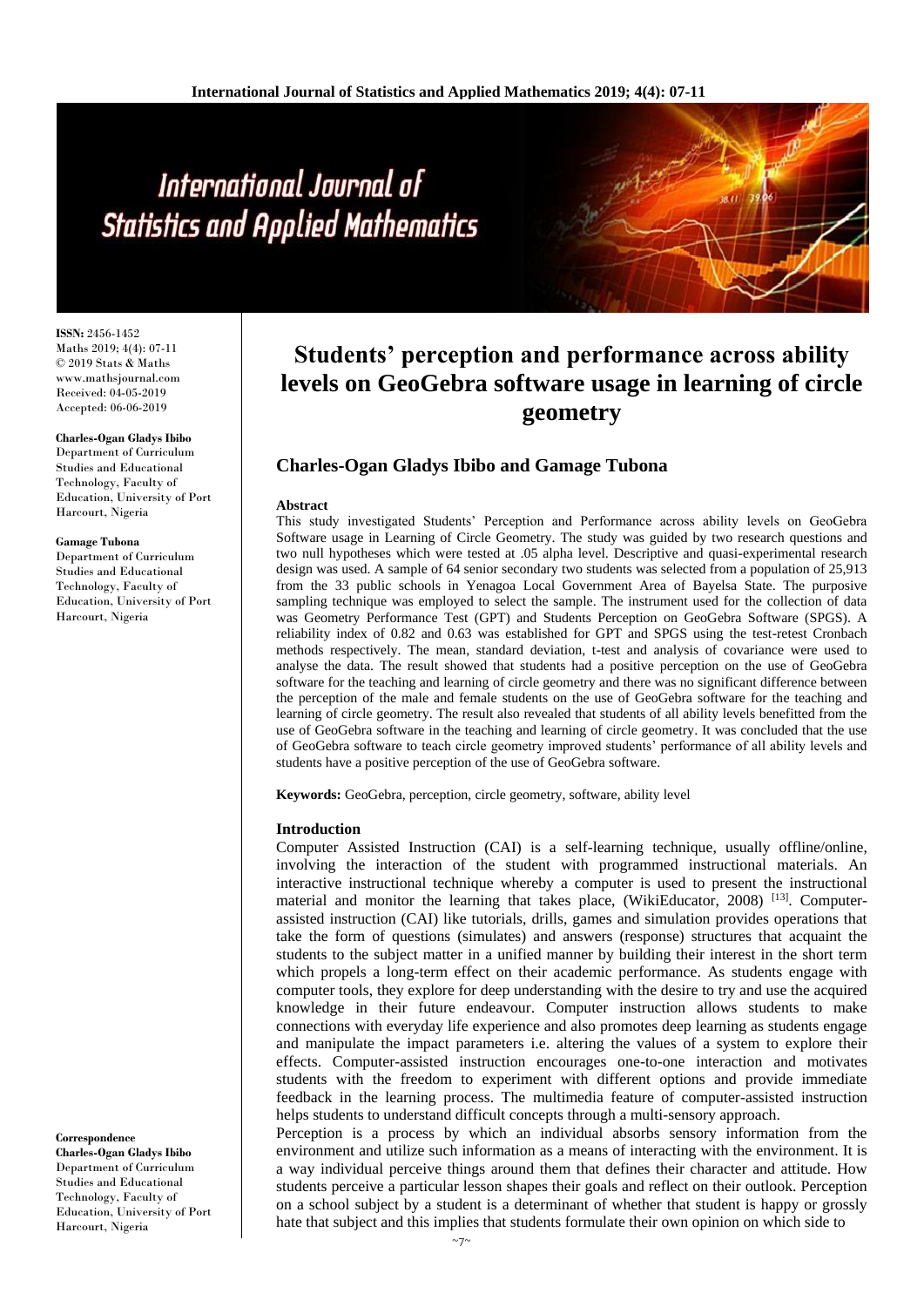swing in terms of taking decision on a particular lesson. Robbins  $(2005)$ <sup>[9]</sup> defined perception as a process by which individuals organise and interpret their sensory impressions in order to give meaning to their environment. He noted that people's behaviour is based on their perception of what reality is, not reality itself and that the world as it is perceived is the world that is behaviourally important. Perception is an entrance activity in learning to continue after reception of stimuli as the processing of information in the central nervous system and then storing in the memory, (Reboji, 2010)  $[10]$ . Perception itself depends on one's world view. Ability level also known as academic attainment refers to the characteristic mode of functioning that an individual show in intellectual activities in a highly consistent and persuasive way (Adeyemo, 2010). The ability of a student to engage himself meaningfully in any educational task which requires higher cognitive functioning depends on his academic potential/capability. The academic capability generally dictates the pace at which a student can learn. Adeyemo (2010) identified three ability levels in relation to teaching and learning which includes high, medium, and low. High ability level learners are those that prefer isolation and social distance, theoretical and abstract ideas. This group of learners are apparently better than medium or low ability group and they may not present any immediate concern for teachers, but teachers must ensure that this type of learner does not become complacent. This group of students may become frustrated with their teacher for not providing more challenging lessons and can also be bored while waiting for other students to assimilate. Medium ability level learners perform relatively better on learning activities involving social materials with the progressively harder task to grow their confidence. Low ability level learners are those with less academic capabilities than their peers. This group learn at a slower pace and requires the teacher to pay special attention as they may excel in specific areas. They need extra time to complete activities and are often dependent on peer support to complete a given tax. They are cognizant of the fact that every other person in their class learn better as they do and sometimes become frustrated on their inability to learn efficiently.

GeoGebra is a powerful software for teaching and learning mathematics. It offers geometry, algebra and calculus tools in one environment, and great support indeed for linking mathematical concepts. GeoGebra is known as a dynamic geometry software, as "a computer-based" tool which provides active, experimental and exploratory instruction with the help of symbolic links which offers many opportunities in this respect (Yuksel and Cildir, 2015) [14] . One can easily download the software on (http://www.geogebra.org) and consequently use it in teaching. This, in essence, makes GeoGebra very important to teachers of mathematics as they have the relevant competence in mathematics and provide students with enough support for reaching a good level of performance in competencies related with using tools, managing representations, and problem-solving (Antonio, Albladejo & Garcia, 2015)<sup>[3]</sup>.

The use of dynamic geometry software involves virtual activities that improve conceptual understanding which effects on learning cannot be overemphasized. The effectiveness of computer-based manipulatives is observed in its ability to retract feedback by connecting the concrete and symbolic representations. Computer tools link between pictures, tables, graphs, equations, etc. which enables students to know more facts and methods and afford them to transfer knowledge to new situations and contexts. For example, when students stretch a computer geoboards rectangle and see the measures of the sides, perimeter, and area change with their actions then, this implies that they are involving in a thorough understanding of the underlying and foundational concepts behind the algorithms performed in mathematics (Hope, 2006). The connections, ideas and relationships experienced in the dynamic geometry environment when working on a particular mathematics concept make the application of computer tools an excellent way of building students' conceptual knowledge. Computer use and academic performance study have shown that technology program improves student academic achievement. (Fuchs & Woessmann, 2004)<sup>[7]</sup>, studies about the effectiveness of computer use for instruction had found positive relationships between computer and student's academic achievements. Technology advocates have claimed that the 21<sup>st</sup>-century information and communication tools (computer-assisted instructional applications) can positively influence students learning processes and outcomes due to its ability to deal with content areas and the development of higher order skills.

# **Statement of the Problem**

Circle geometry is an area of Mathematics that many students shy away from as a result of the technicalities involved in it. Mathematics teachers have been teaching circle geometry using the traditional method without integrating technological gadgets. In this  $21<sup>st</sup>$  century, every sphere of human endeavour has experienced the use of technology to solve some of the problems it faces when there was no hi-tech. The classroom activities in the educational sector are not ruled out in the hi-tech benefits. Mathematics software has been developed to digitally offer an interactive session or platforms for the teaching and learning of Mathematics concepts and skills. The dearth or lack of computers and software, computer laboratories and low teacher technological knowledge has prevented so many teachers not to get involved in the integration of technological gadgets. GeoGebra is a Mathematics software that can be used to teach and learn Circle, geometry, calculus and statistics. There are schools that are equipped with GeoGebra software and computer laboratories and the teachers have continued to teach students circle geometry using the traditional method. This study, therefore, sought to investigate students' perception and performance across ability levels on the use of GeoGebra software for the teaching and learning of circle geometry.

# **Aim and Objectives of the Study**

The aim of this study was to investigate Students' Perception and Performance across ability levels on GeoGebra Software usage in Learning of Circle Geometry. Specific objectives were to:

- 1. Find out the perception of students towards the use of GeoGebra software for the teaching and learning of circle geometry.
- 2. Ascertain if students learning ability in circle geometry is influenced by the use of GeoGebra software.

# **Research Questions**

The following research questions were raised for the study. What is the perception of students towards the use of GeoGebra software for the teaching and learning of circle geometry?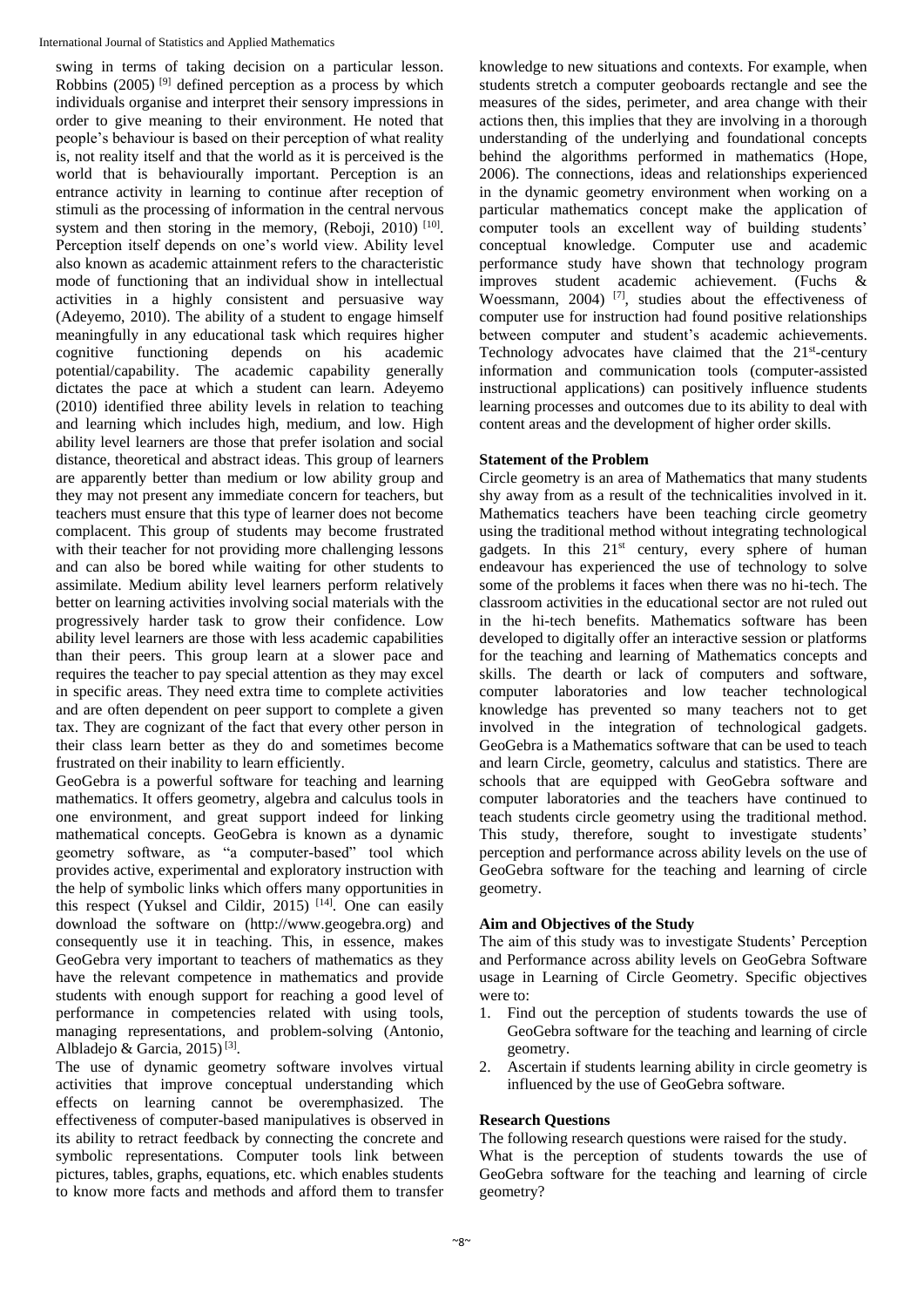What is the difference in the mean performance scores of students across ability level when taught geometry with GeoGebra software?

#### **Hypotheses**

Two null hypotheses were tested at 0-05 significant level.

 $Ho<sub>1</sub>$ : There is no significant difference between the perception of male and female students taught circle geometry using GeoGebra.

Ho2. There is no significant difference between the mean performance of students with low, average and high ability level when taught geometry with GeoGebra.

#### **Research Methodology**

This study adopted a descriptive survey and one group intact quasi-experimental research design. The population of this study consisted of all the 25,913 senior secondary school students from the 33 public schools in Yenagoa Local Government Area of Bayelsa State.

The sample of the study consisted of 64 senior secondary two (SS2). A purposive sampling technique was used to select the sample school and the simple random sampling techniques was used to select SS2 intact class.

Two instruments were used to collect data. The first instrument used for data collection was a researcher constructed a questionnaire titled "Students Perception on GeoGebra Software" (SPGS). SPGS was used to measure the perception of the students that used GeoGebra software to learn Mathematics. The SPGS was a 13-item questionnaire structured in a four-point Likert scale of 4- Strongly Agree (SA), 3- Agree (A), 2- Disagree (D) and 1- Strongly Disagree (SD) with a criterion mean of 2.50. The second instrument was a Geometry Performance Test (GPT). GPT was used to measure students ability across the different ability levels in circle geometry. GPT was made up of ten (10) subjective questions to be answered by the sample group. Each question was awarded ten marks. SPGS and GPT were face and content validated by two Mathematics educators who made their input in the form of pointing out the weaknesses in the construction of the instruments. The weaknesses pointed out were corrected to arrive at the final document which was used on the sample.

The reliability of SPGS was ascertained using the Cronbach Alpha reliability method to obtain a reliability index of 0.63. The reliability of GPT was ascertained using the test-retest method to obtain a reliability index of 0.82. SPGG was administered to the sample students on a face to face mode after the posttest. The administered instruments were retrieved from the sample on the same day. The same sample was pretested with GPT. After the pretest, the sample was taught circle geometry using GeoGebra software. The same GPT was re-administered to the sample after the treatment. The pretest and posttest were marked and collated. Mean and standard deviation was used to answer the research questions while the independent t-test and Analysis of Covariance was used to the hypotheses at 0.05 significant level.

#### **Results**

**Research Question 1:** What is the perception of students taught circle geometry using GeoGebra?

Table 1: Perception of students towards GeoGebra in circle Geometry

| S/N            | <b>Item</b>                                                                     | 4<br>$S_A$ | 3<br>$\mathbf{A}$ | 2<br>$\Box$     |                | z | Total | $\overline{x}$          | ခ                                    | Remark   |
|----------------|---------------------------------------------------------------------------------|------------|-------------------|-----------------|----------------|---|-------|-------------------------|--------------------------------------|----------|
|                | I like to use GeoGebra software                                                 | 24         | 18                | 13 9            |                |   |       | 64 185 2.89             | 1.67                                 | Sig.     |
| $\overline{2}$ | GeoGebra software help me to learn geometry concepts.                           | 17         |                   |                 |                |   |       |                         | 26   12   9   64   179   2.80   1.65 | Sig.     |
| 3              | I feel confident when proving circle theorems using GeoGebra.                   | 23         |                   |                 |                |   |       | 18 13 10 64 182 2.84    | 1.67                                 | Sig.     |
| 4              | I can think critically when using GeoGebra software                             | 9          |                   |                 |                |   |       |                         | 13 18 24 64 176 2.15 1.96            | Non-Sig. |
| 5              | I learn faster when using GeoGebra.                                             | 24         |                   |                 |                |   |       | 18 16 6 64 188 2.94     | 1.69                                 | Sig.     |
| 6              | I prefer to learn geometry with GeoGebra software.                              |            |                   |                 |                |   |       |                         | 19 23 12 10 64 179 2.80 1.65         | Sig.     |
| $\mathcal{I}$  | I am excited when asked to explore the dynamic geometry environment.            |            |                   |                 |                |   |       | 20 26 12 6 64 188 2.94  | 1.69                                 | Sig.     |
| 8              | GeoGebra helps to increase my performance in mathematics class.                 | 17         |                   | 24 14 9         |                |   |       | 64 177 2.77             | 1.64                                 | Sig.     |
| 9              | I am happy when the teaching of geometry involves the use of GeoGebra software. | 25         | 21                | 12 <sub>l</sub> |                |   |       | 6 64 193 3.02           | 1.71                                 | Sig.     |
| 10             | I was engaged in the learning process using GeoGebra.                           | 28 30      |                   | $\overline{2}$  | $\overline{4}$ |   |       | 64 210 3.28             | 1.78                                 | Sig.     |
| 11             | I was able to make logical connections between circle theorems using GeoGebra.  |            |                   |                 |                |   |       | 18 19 16 11 64 172 2.68 | 1.61                                 | Sig.     |
| 12             | GeoGebra allows me learn content in playful and motivating way.                 |            | 32 25             | $\overline{4}$  | 3              |   |       | 64 214 3.34             | 1.79                                 | Sig.     |
| 13             | GeoGebra allows me to visualize and manipulate geometric concepts.              |            | 23 21             | <sup>11</sup>   | 9              |   |       |                         | $64$ 186 2.91 1.63                   | Sig.     |
|                | Grand mean $(\bar{x})$                                                          |            |                   |                 |                |   |       | 2.87                    |                                      | Sig.     |

Table 1 shows that all the items (1 to 13) have means of 2.89, 2.80, 2.84, 2.15, 2.94, 2.80, 2.94, 2.77, 3.02, 3.28, 2.68, 3.34 and 2.91 respectively, which was greater than the criterion mean (2.50) except item 4 that recorded a mean of 2.15. Moreover, the grand mean of (2.87) was also greater than the criterion mean reference. This reveals that students had positive perception towards GeoGebra for the learning of circle geometry.

**Research question 2:** What is the difference in the mean performance scores of students with low, average, and high ability level when taught circle geometry with GeoGebra?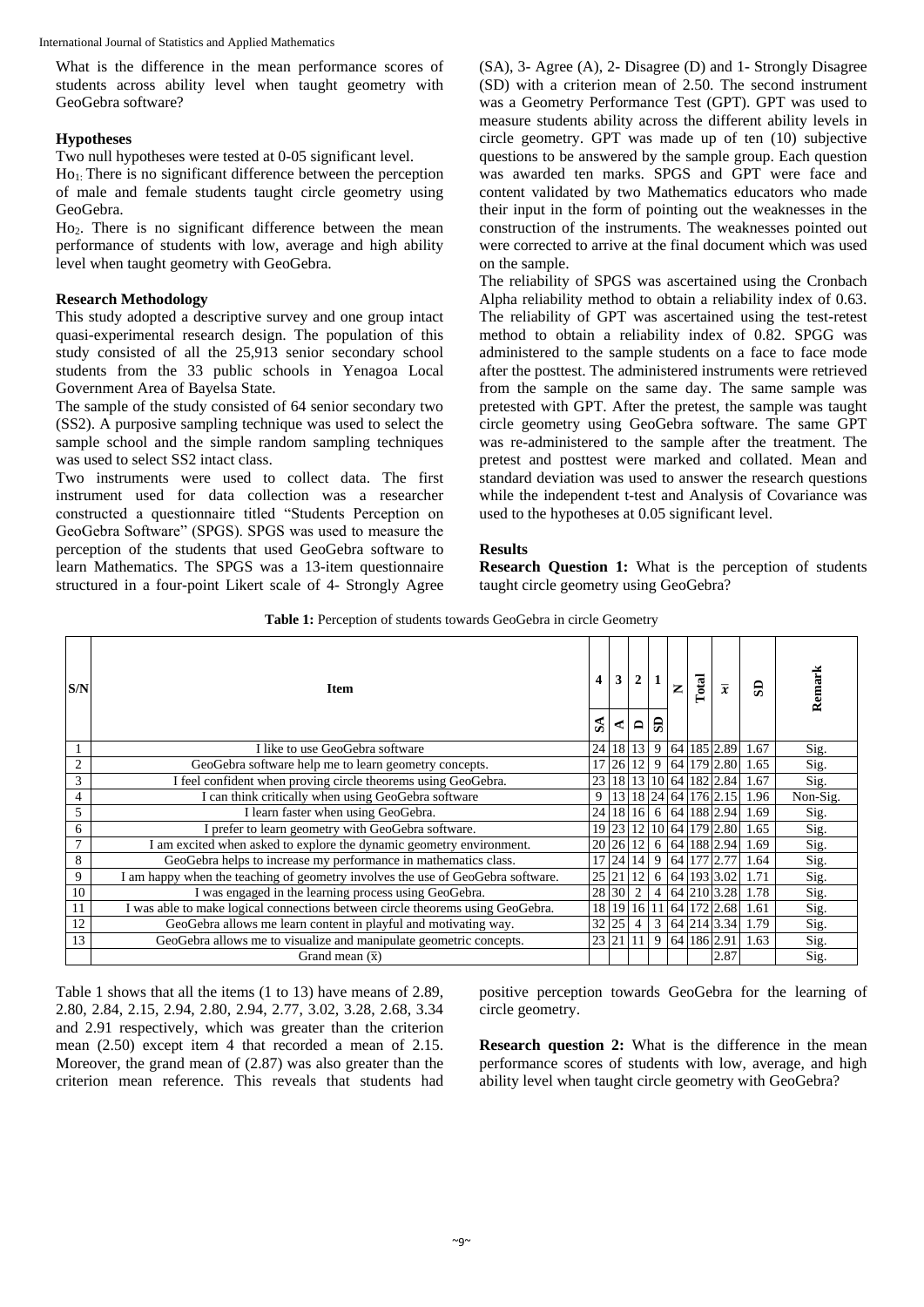#### International Journal of Statistics and Applied Mathematics

**Table 2:** Mean and standard deviation of pretest and posttest scores of GeoGebra and ability levels on students' performance in circle geometry

|                      |    | <b>Pre-test</b> |      | Post-test      |           |           |
|----------------------|----|-----------------|------|----------------|-----------|-----------|
| <b>Ability Level</b> | N  | $\overline{x}$  | SD   | $\overline{x}$ | <b>SD</b> | Mean gain |
| High                 |    | 53.00           | 4.24 | 50.75          | 6.99      | $-2.43$   |
| Average              | 40 | 21.43           | 7.80 | 55.35          | 6.26      | 33.92     |
| LOW                  | 20 | 10.00           | .84  | 50.40          | 7.44      | 40.40     |

Results in table 2 show the effect of students' ability level on their performance. The result shows that the high ability students had a pretest mean of 53.00 with a standard deviation of 4.24 and a posttest mean of 50.75 with a standard deviation of 6.99. The difference between the pretest and posttest mean was -2.43. The average ability students had a pretest mean of 21.43 with a standard deviation of 7.80 and a posttest mean of 55.35 with a standard deviation of 6.26. The difference between the pretest and posttest mean was 33.92. And finally, the low ability students had a pretest mean of 10.00 with a standard deviation of 1.84 and a posttest mean of 50.40 and a standard deviation of 7.44. The result above shows that there is no significant difference between the posttest mean performance of students in low, average and high ability level.

**Hypothesis 1:** There is no significant difference between the perception of male and female students taught circle geometry using GeoGebra

**Table 3:** Summary of Independent t-test analysis comparing the perception of male and female students towards GeoGebra utilization in learning geometry.

| Gender N Mean SD |  |  |                              | $df$ Sig. $(2-tailed)$ | <b>Remark</b>   |  |  |
|------------------|--|--|------------------------------|------------------------|-----------------|--|--|
|                  |  |  | Male 38 54.21 7.204 -1.23 62 | .223                   | Not Significant |  |  |
|                  |  |  |                              |                        |                 |  |  |

Results from Table 3 show that the t-calculated (-1.23) is less than the t-critical  $(2.00)$  at P=0.223>0.05. Hence, the null hypothesis was upheld. This means that there is no statistically significant difference between male and female student's perception of GeoGebra usability in learning circle geometry.

**Hypothesis 2:** There is no significant difference in the mean performance scores of students with low, average and high learning ability taught geometry using GeoGebra.

| Table 4: Summary of ANCOVA of no significant difference in the posttest performance scores of students with low, average and high ability |
|-------------------------------------------------------------------------------------------------------------------------------------------|
| taught geometry using GeoGebra.                                                                                                           |

| Source                 | <b>Type III Sum of Squares</b> | df     | <b>Mean Square</b> | F       | <b>P-value</b> | Sig.       |
|------------------------|--------------------------------|--------|--------------------|---------|----------------|------------|
| Corrected Model        | $110.560^{\rm a}$              | 3      | 36.853             | .819    | .488           | > 0.05     |
| Intercept              | 7178.805                       |        | 7178.805           | 159.593 | .000           | ${}< 0.05$ |
| Pretest                | 29.726                         |        | 29.726             | .661    | .419           | > 0.05     |
| <b>Ability Level</b>   | 107.986                        | ◠<br>∠ | 53.993             | 1.200   | .308           | > 0.05     |
| Error                  | 2698.924                       | 60     | 44.982             |         |                |            |
| Total                  | 194763.000                     | 64     |                    |         |                |            |
| <b>Corrected Total</b> | 2809.484                       | 63     |                    |         |                |            |

Table 4 shows that the treatment with GeoGebra learning method produces no statistically significant difference  $P(F_{0.05})$  $(2, 60) = 3.15$ ,  $p < 0.05$  with students of low, average and high ability level. Thus, we accept the null hypothesis of there is no significant difference because of the calculated value Fcal =  $1.2 \leq$ Ftable =  $3.15$ . Hence, there is no significant difference in the posttest mean scores of students with low, average and high ability level taught circle geometry with GeoGebra.

#### **Discussion of Findings**

The result of Table 1: Shows that all the items (1 to 13) have means of 2.89, 2.80, 2.84, 2.15, 2.94, 2.80, 2.94, 2.77, 3.02, 3.28, 2.68, 3.34 and 2.91 respectively, which was greater than the criterion mean (2.50). Moreover, the grand mean (2.87) was also greater than the criterion mean reference. This reveals that students had positive perception towards GeoGebra for the learning of circle geometry.

When asked about the effect and usability of the software, students' responses were mostly positive. That is, they have a positive perception towards the use of GeoGebra. Also, Results from table 2 shows that the t-calculated (1.23) is less than the t-critical (2.00) at  $P=0.223 > 0.05$  set as the α-level. Hence, the null hypothesis was upheld. This means that there is no statistically significant difference between male and female student's perception of GeoGebra usability in learning

circle geometry. In each of the items, the percentage of agree and strongly agree is always greater than disagree and strongly disagree. Refer to item one in table 1, it is clear that 37.50% strongly agreed that they like using GeoGebra and 28.13% agreed that they like using GeoGebra. While 20.31% disagreed and 14.06% strongly disagreed. Also, a look at item 13 indicates that GeoGebra software allows students to visualize and manipulate geometric concepts with 35.94% strongly agreeing and 32.81% agreeing to the fact that GeoGebra helps them visualize. While a minimal percentage of the respondent (17.19% and 14.06%) disagree and strongly disagree respectively. In summary, most of the students agreed to the fact that GeoGebra software makes them feel confident and increase their performance through motivation and critical thinking.

The findings suggest that GeoGebra interactive software enable students to explore the geometric environment and thereby engaging them in the teaching and learning process. This finding is supported by (EU, 2013; Arbain & Shukor,  $2015$ ) <sup>[6, 5]</sup> that GeoGebra use to engage students in learning and enable them to think at a higher level that leads to better learning achievement.

Result from table 2 shows the effect of students' ability level on their academic performance. High ability students had a pretest mean of 53.00 with a standard deviation of 4.24 and a posttest mean of 50.75 with a standard deviation of 6.99. The